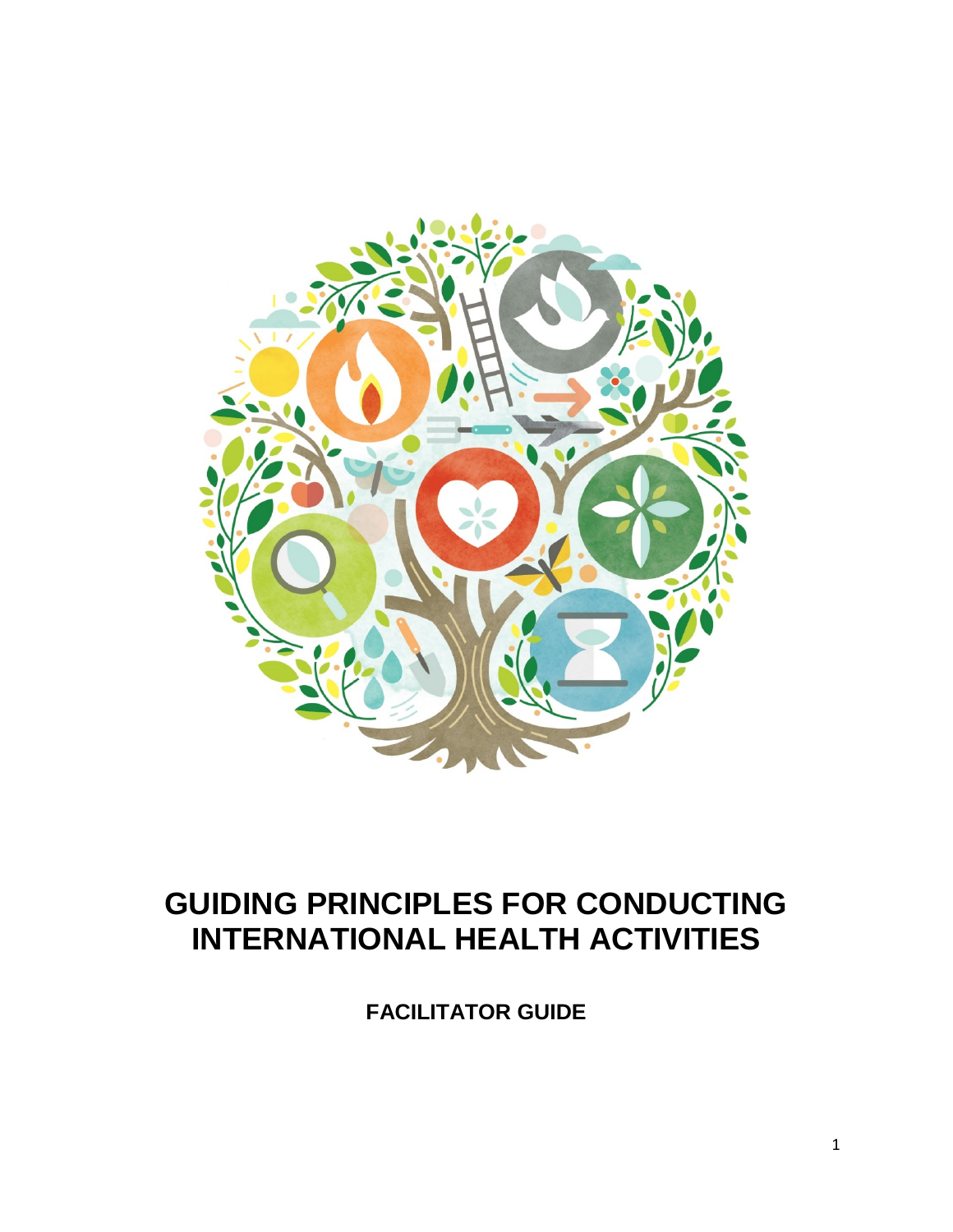## **GUIDING PRINCIPLES FOR CONDUCTING INTERNATIONAL HEALTH ACTIVITIES**

## **FACILITATOR GUIDE**

Objectives: Participants will be able to

- Name the guiding principles for conducting international health activities.
- Apply the guiding principles to assess proposals for international health activities.
- Explain "A Modern Day Parable" in light of Catholic social teaching.

General guidelines for the Facilitator:

- The text offers an informal script for the Facilitator to use; however, it is acceptable for the Facilitator to paraphrase the wording contained here without altering the intended
- The Facilitator should be familiar with the contents of the booklet *Guiding Principles for Conducting International Health Activities*, as this is the document on which the learning will be based.
- The Facilitator should be familiar with Parable of the Sowing found in Matthew 13:1-23, Mark 4:3-20, Luke 8:4-15.
- The Facilitator should be familiar with the video "A Modern Day Parable" (4 min) and how to play it for an audience.
- In preparation for this session it would be beneficial for the Facilitator to become familiar with several of CHA's international outreach resources including: *Short-Term Medical Mission Trips: Recommendations for Practice; Disaster Response: Considerations for Catholic Health Care*; *Responsible Redistribution of Medical Supplies & Equipment – Leading Practices for Hospitals & Health Systems*. These resources and more are available at [https://www.chausa.org/internationaloutreach/resources.](https://www.chausa.org/internationaloutreach/resources)
- Please note: there is a facilitator guide for leading a shorter, executive/board focused session available at [www.chausa.org/guidingprinciples.](http://www.chausa.org/guidingprinciples)
- The Video, A Modern Day Parable, can be accessed at [www.chausa.org/guidingprinciples.](http://www.chausa.org/guidingprinciples)

| <b>Outline of Session</b>  | Content                                                                                                                                                                                | Opportunities for<br><b>Discussion</b>                                                                                                                                            |
|----------------------------|----------------------------------------------------------------------------------------------------------------------------------------------------------------------------------------|-----------------------------------------------------------------------------------------------------------------------------------------------------------------------------------|
| <b>Welcome and Purpose</b> | International health<br>projects call for careful<br>consideration.<br>They should not be<br>entered into lightly but<br>assessed and<br>evaluated against the<br>principles that have | • Take a show of hands<br>of anyone who has<br>participated in an<br>international health<br>mission.<br>Take a show of hands if<br>anyone has helped<br>contribute resources for |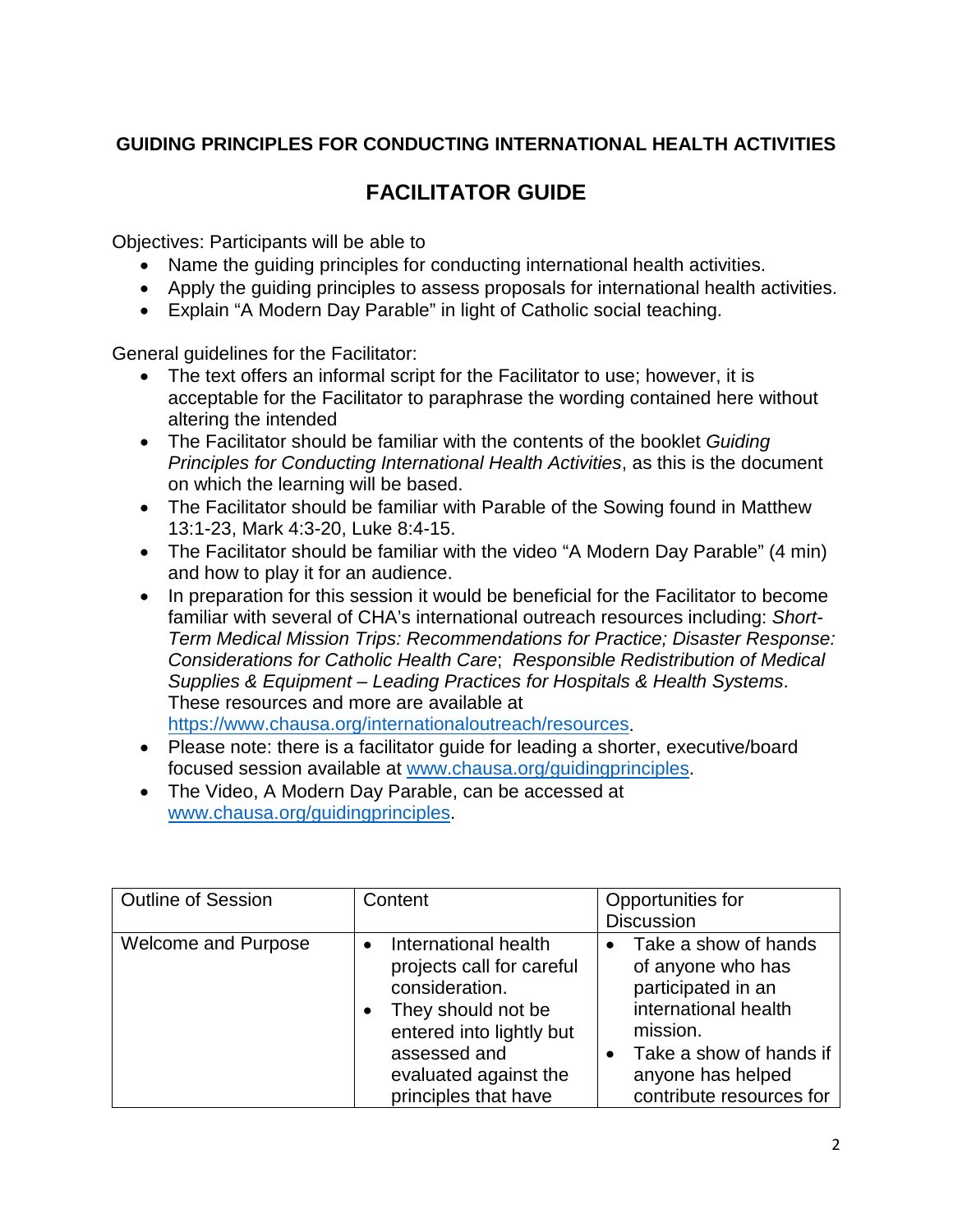|                                  | been developed<br>through careful<br>research.                                                                                                                                                                                                                                                                                                                                               | an international health<br>mission.<br>Take a show of hands if<br>$\bullet$<br>anyone has been<br>recruited to participate<br>in an international<br>health mission.<br>NOTE: Just take a show of<br>hands. Do not begin to<br>evaluate their personal<br>experiences.                                                                                                             |
|----------------------------------|----------------------------------------------------------------------------------------------------------------------------------------------------------------------------------------------------------------------------------------------------------------------------------------------------------------------------------------------------------------------------------------------|------------------------------------------------------------------------------------------------------------------------------------------------------------------------------------------------------------------------------------------------------------------------------------------------------------------------------------------------------------------------------------|
| Objectives                       | Participants will be able to<br>do these things upon<br>completing the session.<br>Name the guiding<br>$\bullet$<br>principles for<br>conducting international<br>health activities.<br>Apply the guiding<br>٠<br>principles to assess<br>proposals for<br>international health<br>activities.<br>Explain "A Modern Day<br>$\bullet$<br>Parable" in light of<br>Catholic social<br>teaching. |                                                                                                                                                                                                                                                                                                                                                                                    |
| Video, "A Modern Day<br>Parable" | Introduce the video.<br>It's a short video, just<br>under 4 minutes.<br>It is adapted from the<br>familiar Parable of the<br>Sowing found in the<br>Gospels.<br>"Let's engage our<br>٠<br>imaginations to see<br>how this simple parable<br>opens us up to the<br>promise and the peril of<br>what happens in<br>international health<br>projects."                                          | After the video has played,<br>these questions can be<br>asked to lead into<br>discussion.<br>1. What are your initial<br>reactions to this<br>parable? Intellectually?<br>Emotionally?<br>Spiritually?<br>2. Can you see yourself in<br>this parable? With<br>whom do you identify?<br>3. Have you experienced<br>or heard similar<br>struggles as these<br>volunteers? What goes |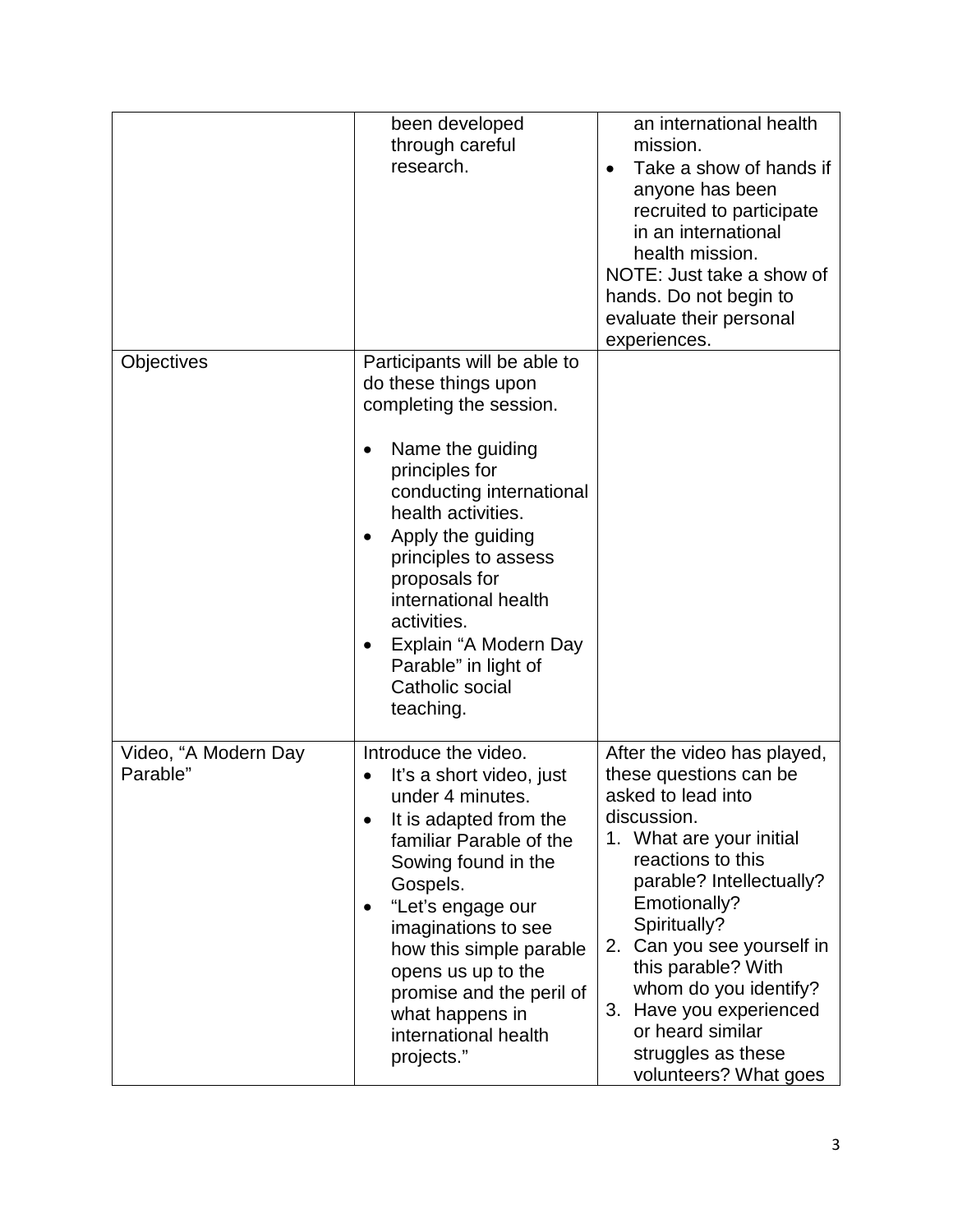|                           |                                                                                                                                                                                                                                                                                                                                                                                                                                                                                                                                                                                                                                                                                                                             | unseen after they<br>leave?<br>4. Where have you seen<br>true progress or reward<br>in international health<br>work? What does that<br>look like?<br>5. Are you open to the<br>challenges this parable<br>raises? Are you willing<br>to think about health<br>mission trips?<br>6. What are the barriers to<br>such change?                                                                                                                                                                                                                                                         |
|---------------------------|-----------------------------------------------------------------------------------------------------------------------------------------------------------------------------------------------------------------------------------------------------------------------------------------------------------------------------------------------------------------------------------------------------------------------------------------------------------------------------------------------------------------------------------------------------------------------------------------------------------------------------------------------------------------------------------------------------------------------------|-------------------------------------------------------------------------------------------------------------------------------------------------------------------------------------------------------------------------------------------------------------------------------------------------------------------------------------------------------------------------------------------------------------------------------------------------------------------------------------------------------------------------------------------------------------------------------------|
| <b>Guiding Principles</b> | Turn to pages $2 - 3$ in<br>$\bullet$<br>the booklet.<br>These 6 principles have<br>$\bullet$<br>been identified as<br>guides for appropriately<br>conducting international<br>programs. We are<br>going to take time to<br>look at them in some<br>details through<br>questions and answers<br>provided in the booklet.<br>Suggestions for facilitation:<br>1. Assign each<br>Principle to a small<br>group or groups<br>(assign by table or<br>by counting off $1 -$<br>6).<br>2. Ask each group to<br>identify a discussion<br>leader.<br>3. Assign each group<br>to address one<br>Principle and the<br>Questions to<br>Consider (pages 6 -<br>11). Direct then to<br>be alert for the<br>unexpected and<br>surprising. | After table discussions are<br>concluded, debrief with<br>these questions. The table<br>discussion leaders may be<br>called upon to report.<br>What surprised the<br>$\bullet$<br>group at your table?<br>Did you find challenges<br>$\bullet$<br>to the way you think<br>about international<br>health projects?<br>Pope Francis (quoted<br>$\bullet$<br>on inside back cover)<br>said: "Once we start to<br>think about the kind of<br>world we are leaving to<br>future generations, we<br>look at things<br>differently." In what<br>ways might you be<br>thinking differently? |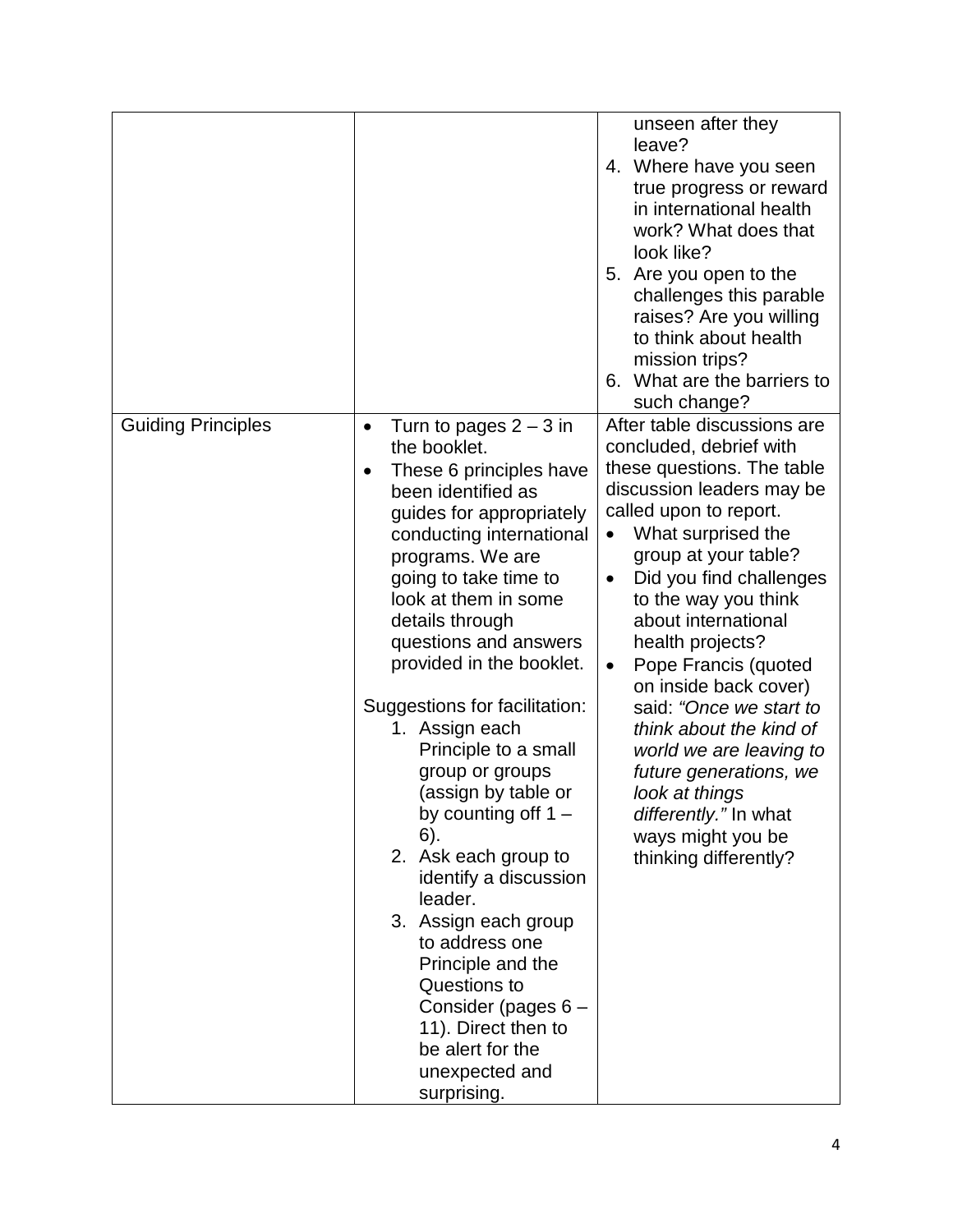|                               | 4. Allow $20 - 30$<br>minutes for                                                                                                                                                                                                                                                                                                                                                                                                                                                                                                                                               |                                                                                                                                                                                                                                                                                                                   |
|-------------------------------|---------------------------------------------------------------------------------------------------------------------------------------------------------------------------------------------------------------------------------------------------------------------------------------------------------------------------------------------------------------------------------------------------------------------------------------------------------------------------------------------------------------------------------------------------------------------------------|-------------------------------------------------------------------------------------------------------------------------------------------------------------------------------------------------------------------------------------------------------------------------------------------------------------------|
|                               | discussion.                                                                                                                                                                                                                                                                                                                                                                                                                                                                                                                                                                     |                                                                                                                                                                                                                                                                                                                   |
| <b>Conclusion and Summary</b> | Concluding points:<br>As we have seen, good<br>intentions are not<br>enough-and can be<br>destructive rather than<br>constructive.<br>We hope this<br>conversation was<br>stimulating to your<br>thinking.<br>Just as delivering<br>health care in the US is<br>a complex process,<br>improving the health of<br>a community in a low or<br>middle income country<br>requires the right<br>human resources, a<br>good business strategy,<br>authentic partnerships<br>and constant re-<br>examination.<br>Thanks to all who<br>participated, especially<br>the group discussion | Any further thoughts<br>before we close? Any<br>questions?                                                                                                                                                                                                                                                        |
| Reflection                    | leaders.<br>Direct the group to page<br>12 and the inside back<br>cover of the booklet.                                                                                                                                                                                                                                                                                                                                                                                                                                                                                         | Options for concluding<br>reflection:<br>1. Invite a volunteer to<br>read the quotation<br>by Pope Francis on<br>the inside back<br>cover.<br>2. Invite the group to<br>read the inside back<br>cover together.<br>3. Invite one or more<br>volunteers to read a<br>quotation of their<br>choice from page<br>12. |